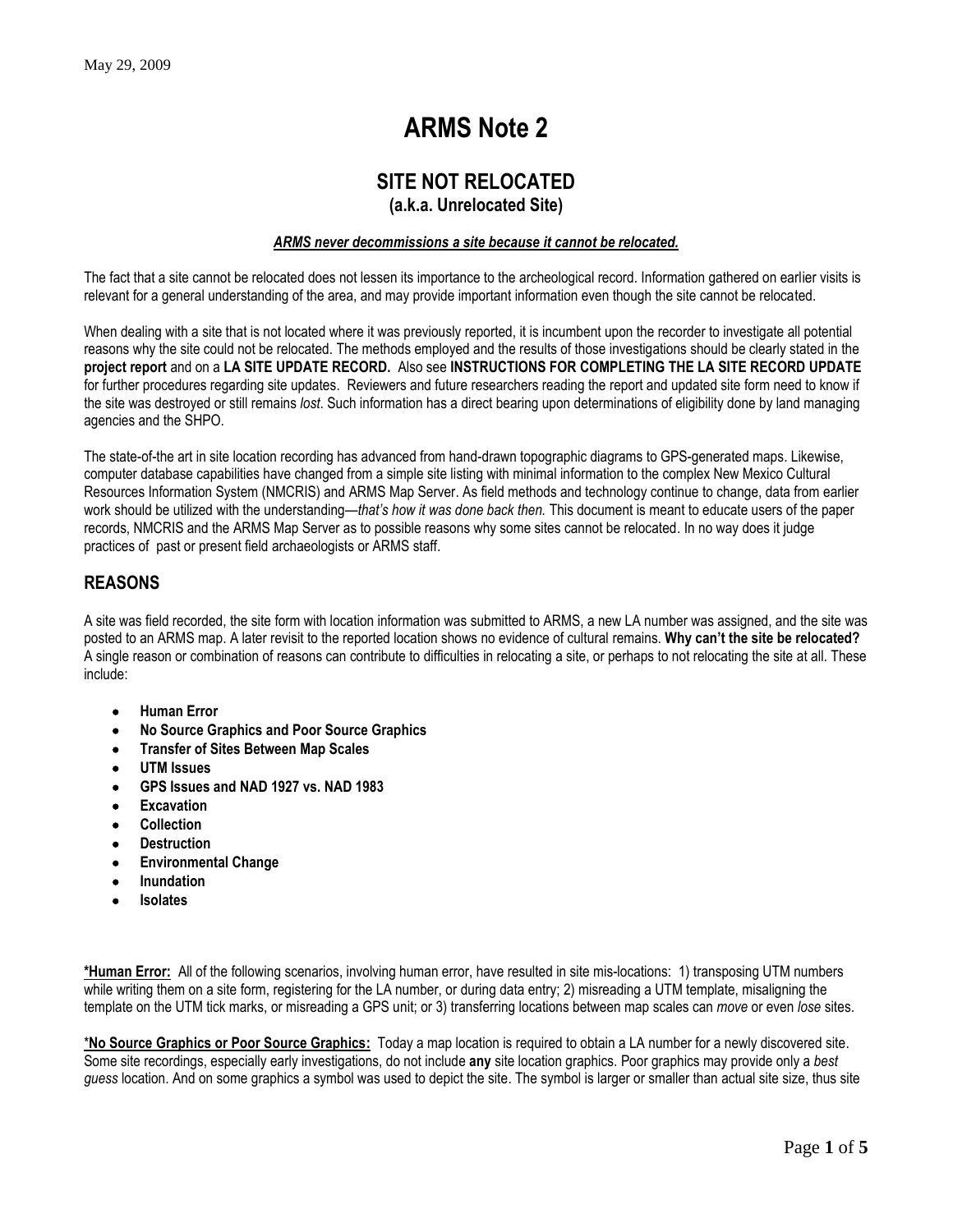representation in the ARMS Map Server is misleading. It is important to indicate the actual site boundary, as can best be depicted on the location map.

Prior to the year 2000, site locations were posted to the ARMS Paper Topographic Maps [now a useable ARMS archive collection] and post-2000 the locations are now posted to the ARMS Map Server. Whenever possible, ARMS uses the plot appearing on the LA Site Record 7.5-minute topographic location map as the official site location. If this contradicts text descriptions then the map plot is considered the official source location.

In the 1930s H.P. Mera of the Laboratory of Anthropology began the LA numbering system. Due to the fact that topographic maps were hard to come by, (if they existed at all for parts of New Mexico), Mera drew his own topographic diagrams to plot site locations.



**Example of a Mera Map Depicting Site Plots**

Without adequate maps, early recorders were forced to provide *text* site locations based on the *lay of the land* or on triangulation to distant points. Often the text descriptions locate the next site based on the location of the previous site—a version of a child's dot-to-dot game. In that scenario if one cannot locate site #1 or track another site along the way, one may lose the locations of all sites thereafter.

Some site locations were recorded by Township, Range and Section, but the Section may not be broken down in the 1/4 unit measurements system. Such sites are considered recorded *to the Section only* and *were plotted to the center of the section* on the ARMS Paper Topographic Maps. Most of these sites were transferred (in situ) unknowingly to the ARMS Map Server when it became available.

Field locations of some sites discovered by the Laboratory of Anthropology and other archaeological recording agencies in the *early* years of CRM were recorded on blueline construction maps, maps of various scales and maps with no scales at all as provided by clients. Some site locations could be plotted onto the ARMS Paper Topographic Maps with confidence while other sites could not.

Lack of maps, lack of confidence in locations and the *sameness* of sites in a project area created situations where some sites were later re-recorded under a new LA number. While these situations have largely been corrected, some site number questions still remain unresolved. Notable examples of this kind of confusion can be found in phases of the Highway Cultural Resources Inventory of the early 1960s.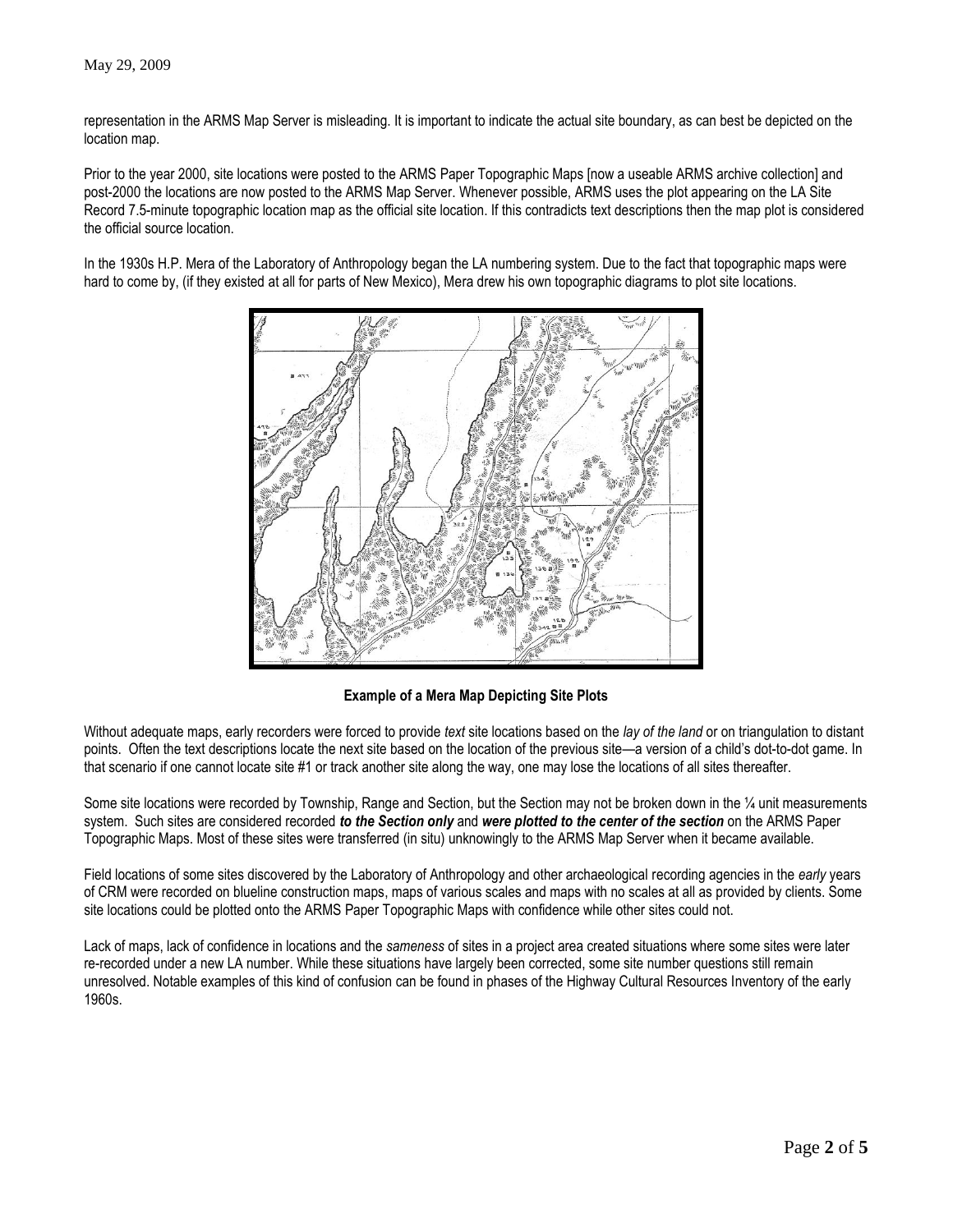

**Example of a Blueline Engineering Map from the Highway Cultural Resources Inventory**

Any sites plotted based on text descriptions, to the Section only, or with little confidence are called *poorly located* sites.

Poorly located sites were posted to the ARMS Paper Topographic Maps in pencil. The letters **PL** were added to the LA number to highlight a site's poor accuracy location. If an accurate location was determined later on, the dot location and LA number could be easily moved and the PL was then removed.

In NMCRIS poorly located sites are indicated under Source Graphics. *Locacc* is the abbreviation for location accuracy. **Unknown (ARMS locacc = poor)** identifies such sites.

#### *NOTE: At present (2008) poorly located sites on the ARMS Map Server are not visually distinguished from any other site. When using the ARMS Map Server compare against NMCRIS data to determine if sites in the investigation area are poorly located.*

**\*Transfer of Sites Between Map Scales:** Early LA site locations were recorded either in a book of non-topographic 30-minute scale highway quadrangles or, where available, on 15-minute topographic quadrangles. Obviously, accurate site plots at 30 or 15-minute scale are questionable at best.

Site locations were transferred to the 7.5-minute ARMS Paper Topographic Maps as the maps became available. As noted under Human Error any data transfer from one medium to another creates the possibility of inaccuracies, especially when the scaled maps vary drastically from each other. *Losing* a site, (mistakenly omitting it during transfer), is another potential historic consequence of updating location media.

With today's technology some commercially available programs allow for digital recording of site locations on one kind of map coverage and then with the click of a mouse transfer that information to a different map scale. This can be particularly misleading when moving from an aerial photographic plot to a USGS 7.5-minute topographic map plot. This is due to the fact that 7.5-minute maps lack the accuracy of rectified aerial photographs. The result--the site is mis-located on the 7.5-minute topographic map.

**\*UTM Issues:** Early site forms did not contain a recording field for the UTM coordinates. When the use of UTMs became standard practice, UTM readings were calculated and added to site forms already on file at ARMS. For many of these calculations an early digitizing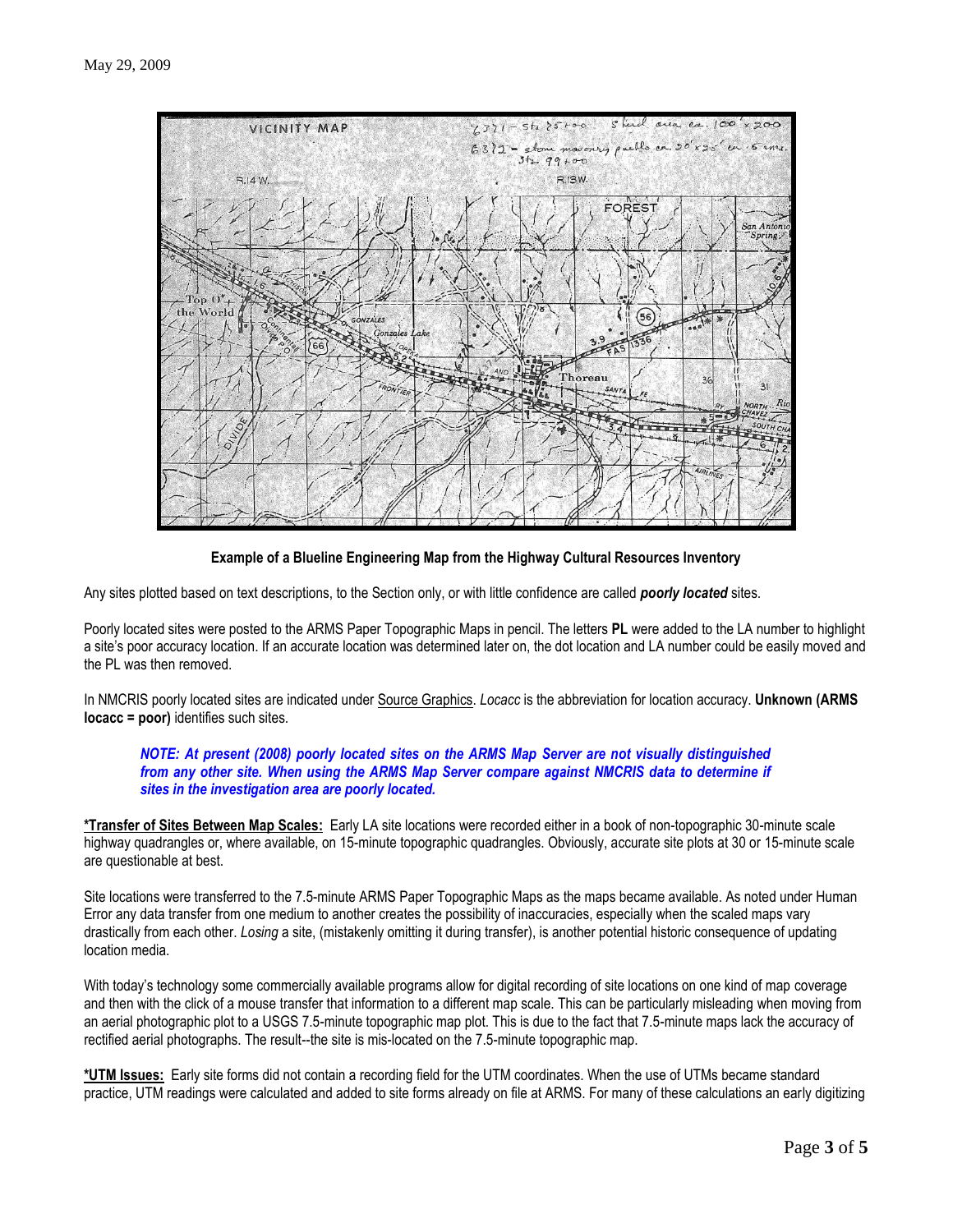machine was used. It was later found that improper calibration and paper map flatness issues caused digitizer miscalculations. Unfortunately no one could determine exactly which sites had been calculated incorrectly.

Even so, some sites still did not receive UTMs. The USGS printed some 7.5-minute topographic quadrangles without UTM tick marks. In addition UTMs were not calculated for sites considered *poorly located.*

Quality control protocols tightened up at ARMS over time. After 1991, all sites were subjected to UTM verification with a template on a paper topographic map, and later with GIS. Prior to the widespread adoption of GPS it was determined that roughly 80% of all site forms received at ARMS contained incorrect UTMs.

Besides human error, another reason for such a high percentage rate could be that recorders often use a **site datum** for generating UTM coordinates of a site location. For consistency requirements of a database and now the ARMS Map Server, ARMS has always used the **site center** as the UTM point of a site location. For larger sites the distance between **datum** and **center** can be substantial. A site datum might even be located off site.

The NMCRIS site registration program applies the submitted UTMs to generate a site center location on the ARMS Map Server. The length registered generates the proxy site boundary. This location remains on the ARMS Map Server until ARMS receives the project paperwork and site form(s) and verifies the site location and boundary. Therefore, incorrect site locations may remain on the ARMS Map Server for some time.

**\*GPS Issues and NAD 1927 vs. NAD 1983:** Increased use of GPS technology has spawned new ways to misrepresent site locations.

GPS technology was developed by the military. Prior to the ubiquitous incorporation of GPS technology into everyday American life, GPS recordings required post-processing to unscramble deliberately altered readings. If this step was not performed the coordinates were inaccurate, and were represented in a random manner.

While ARMS is a **NAD 1927** shop, and has always been, the federal government and some state agencies operate on different coordinate systems such as NAD 1983. The ability to easily change coordinate systems either in the field, or through digital conversions currently multiplies the potential for registration of sites in non-NAD 1927 projections. The NMCRIS site registration screen does not distinguish between NAD 1927 and NAD 1983. In many documented cases recorders have not converted UTMs from NAD 1983 to NAD 1927 prior to site registration. This type of error results in site locations that can be off by 200 meters or more. Because datum conversions are made with the aid of an algorithm, (in conformance to the curvature of the earth's surface) there is no uniformity to the resulting mis-location.

As mentioned under Human Error, inexperienced GPS users also cause location errors. Understanding fully how to operate the equipment and recognizing concepts such as datum shifts are necessary to produce highly accurate site locations. It is also important that GPS units are set up properly prior to use.

Another GPS problem involves high resolution coordinates obtained from quality GPS units vs. USGS 7.5-minute topographic quadrangle resolution. The improvement of hand-held GPS units, especially those with sub-meter accuracy point out the lack of resolution for topographic maps.

**\*Excavation:** If a site has been subjected to post-survey work, (i.e. testing or excavation), there may be instances where evidence of the site cannot be found during a site revisit. Is the site considered *not relocated*? **NO**. Tested and excavated sites are always considered ACTIVE even if no cultural materials are currently evident. The site might be *excavated out of existence* but information is still available which should be considered and discussed.

A word of caution about post-survey work: Because of legacy database entry issues, NMCRIS may not necessarily reflect that a site has been subjected to excavation. Why? In its infancy, ARMS was known as the *Survey Room* and archived mainly survey reports along with site forms. Testing and excavation reports were sent to the Laboratory of Anthropology library, an open, public library. Location maps in post-survey reports seldom indicated exact site locations and most site forms were not updated to reflect excavation results. Reports were *safe* to share with the public, but quickly turning over these reports to the library also meant information regarding testing and excavation may not have been adequately reflected in the database or even in the paper records of the site files.

By the mid-1980's reporting standards changed. Review agencies required topographic quadrangle maps noting site locations and site plan maps showing excavated vs. unexcavated areas. Thus reports contain a *treasure map* and could no longer be housed in the LOA library. With the institution of these new reporting standards and the introduction of different types of archaeological investigation such as